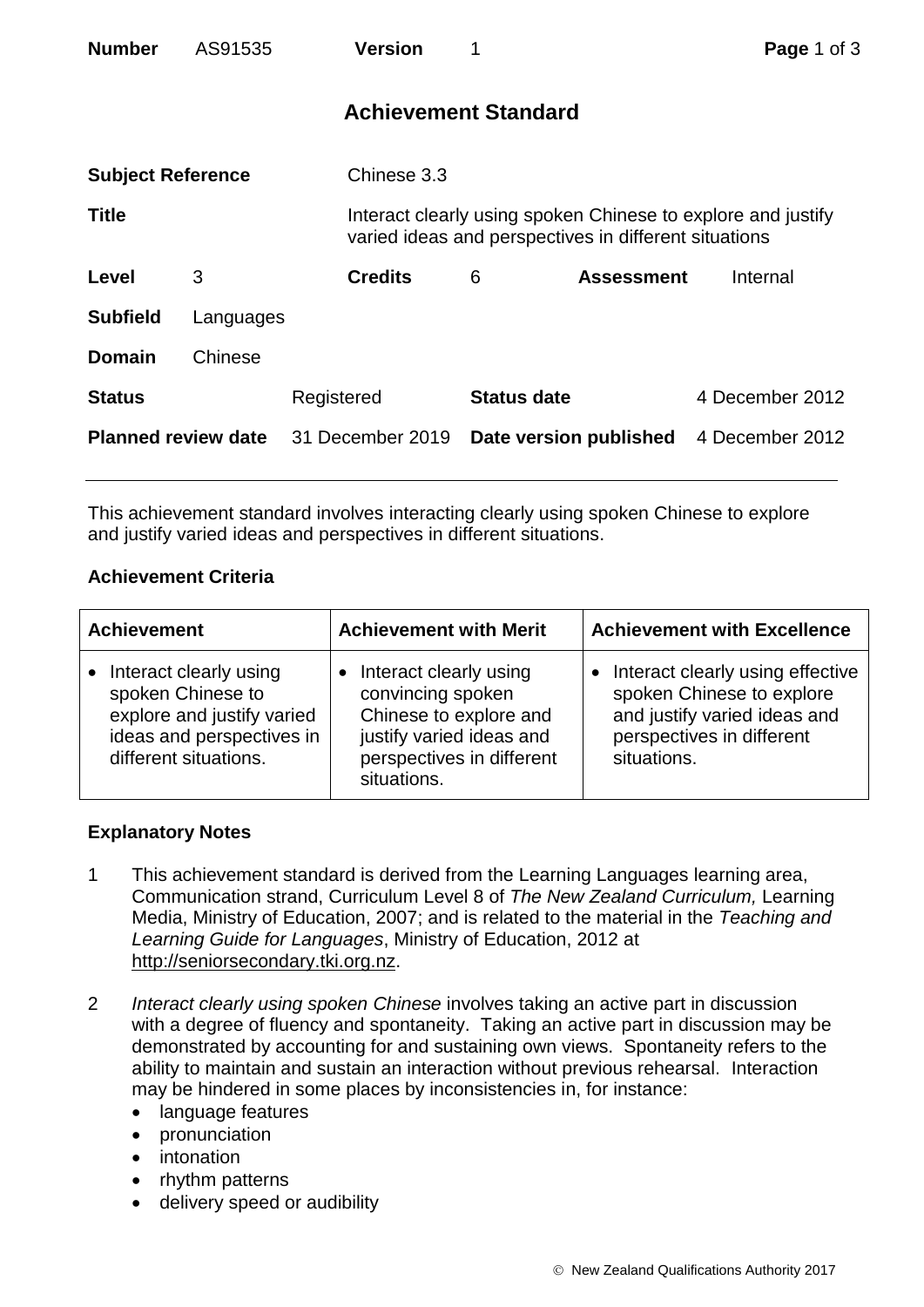- stress patterns
- tones.

*Interact clearly using convincing spoken Chinese* involves interaction showing:

- use of a range of language that is fit for purpose and audience
- generally successful selection from a repertoire of language features and strategies to maintain the interaction.

Interaction is not significantly hindered by inconsistencies.

*Interact clearly using effective spoken Chinese* involves interaction showing:

- successful use of a range of language that is consistently fit for purpose and audience
- skilful selection from a repertoire of language features and strategies to maintain the interaction.

Interaction is not hindered by inconsistencies.

- 3 *Clearly* refers to language that gives no doubt as to intended meaning.
- 4 *Explore and justify varied ideas and perspectives* involves finding out about, evaluating, and giving explanations or evidence to support or challenge the ideas and perspectives of others.
- 5 *Different situations* refers to a range of culturally appropriate contexts in spoken Chinese eg informal and formal, social, conversational, cultural, familiar and impromptu or unrehearsed contexts. Interactions may be face-to-face or technologically facilitated.
- 6 Interactions are characterised by:
	- a genuine purpose
	- negotiating meaning
	- initiating and maintaining
	- participating and contributing
	- contextually appropriate language
	- use of cultural conventions eg courtesies, gestures
	- use of interactive strategies, such as fillers, questioning, interrupting, recognising cues, agreeing and disagreeing, thanking, encouraging, apologising, pausing, prompting, seeking clarification.

Not all characteristics may be evident in one interaction.

- 7 The quality of the selection of interactions, considered as a whole, is more important than the length.
- 8 Conditions of Assessment related to this achievement standard can be found at [www.tki.org.nz/e/community/ncea/conditions-assessment.php.](http://www.tki.org.nz/e/community/ncea/conditions-assessment.php)

## **Replacement Information**

This achievement standard replaced unit standard 12113 and AS90548.